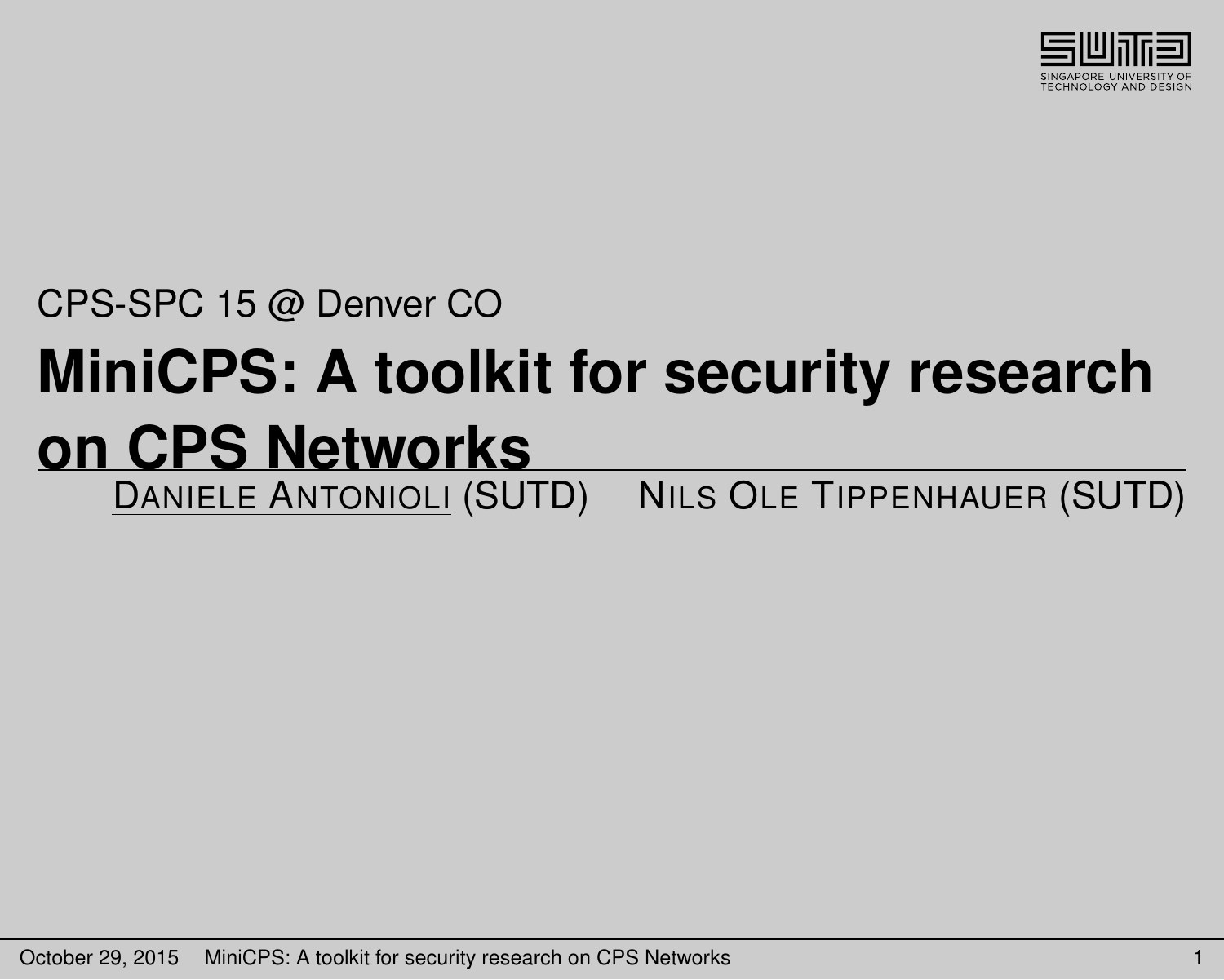#### **Hi!**



#### • Personal:

- **DANIELE ANTONIOLI**
- **BUTD's ISTD PhD (Prof N.O. TIPPENHAUER)**
- SCy-Phy group:
	- $\blacktriangleright$  Applied CPS security research

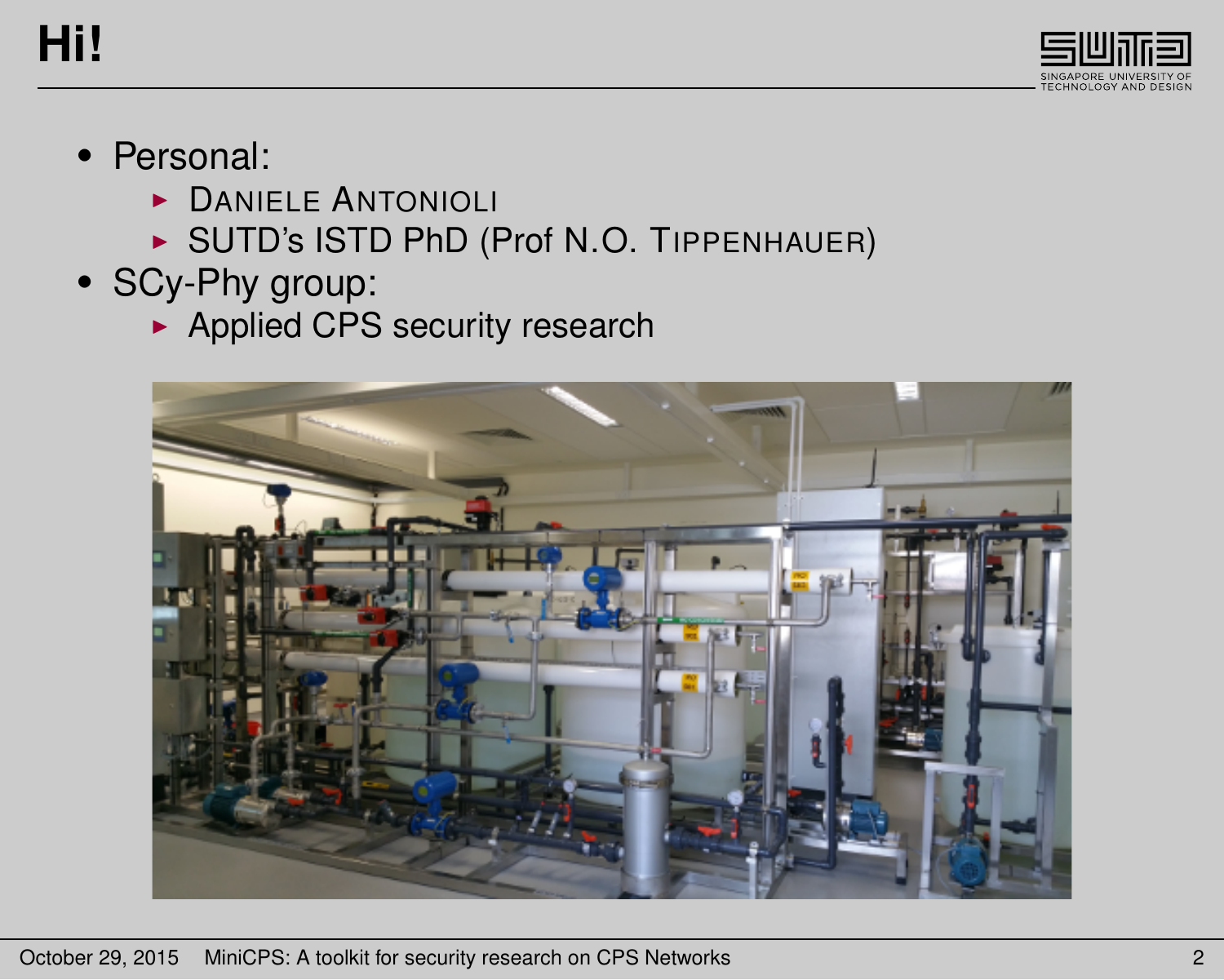# **Why MiniCPS: Cyber-Physical Systems**



- CPS are:
	- $\triangleright$  Complex
	- $\triangleright$  Critical
	- $\triangleright$  Connected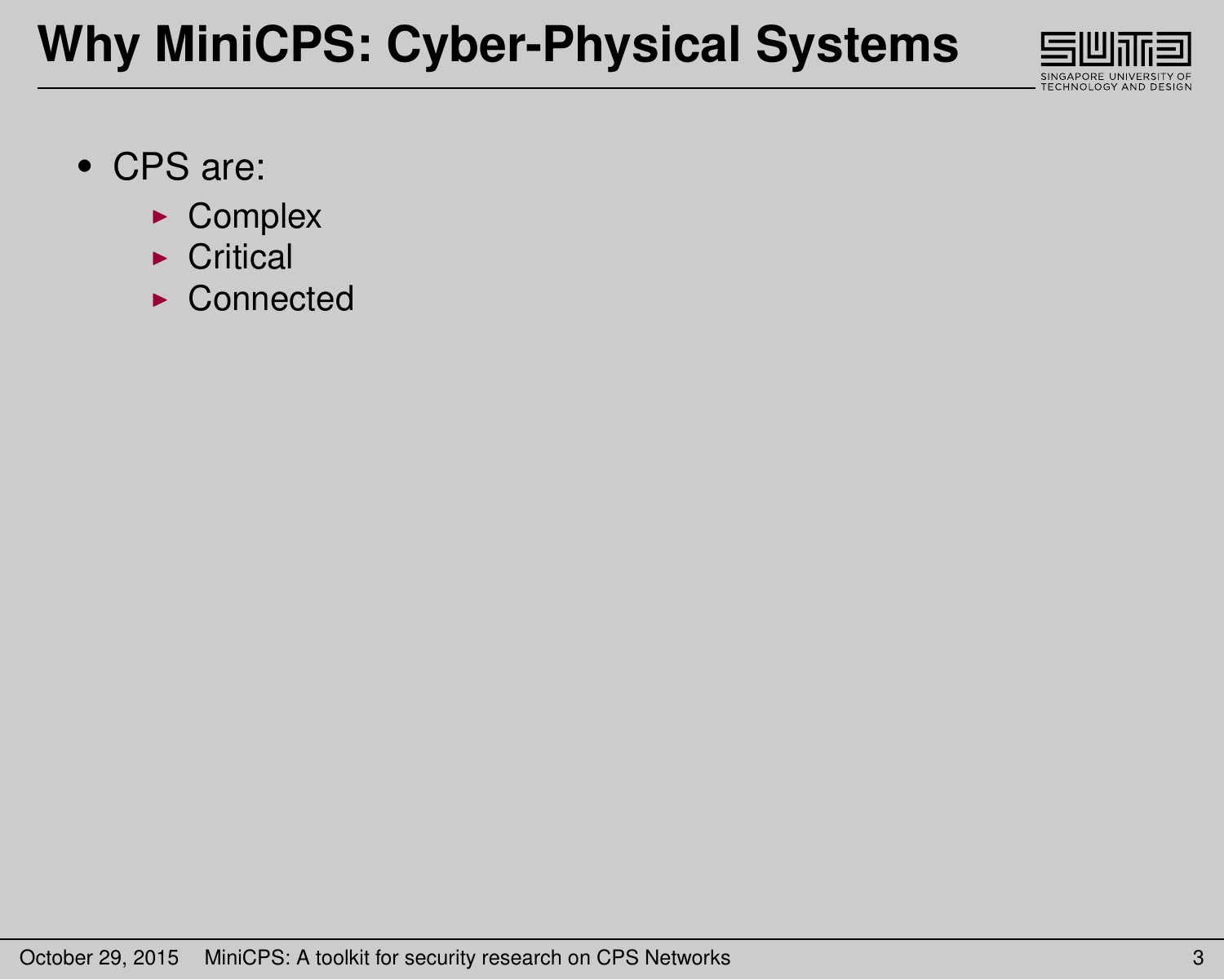# **Why MiniCPS: Cyber-Physical Systems**



- CPS are:
	- $\triangleright$  Complex
	- $\triangleright$  Critical
	- $\triangleright$  Connected
- CPS information may be difficult to:
	- $\triangleright$  Obtain
	- $\blacktriangleright$  Prove
	- $\blacktriangleright$  Share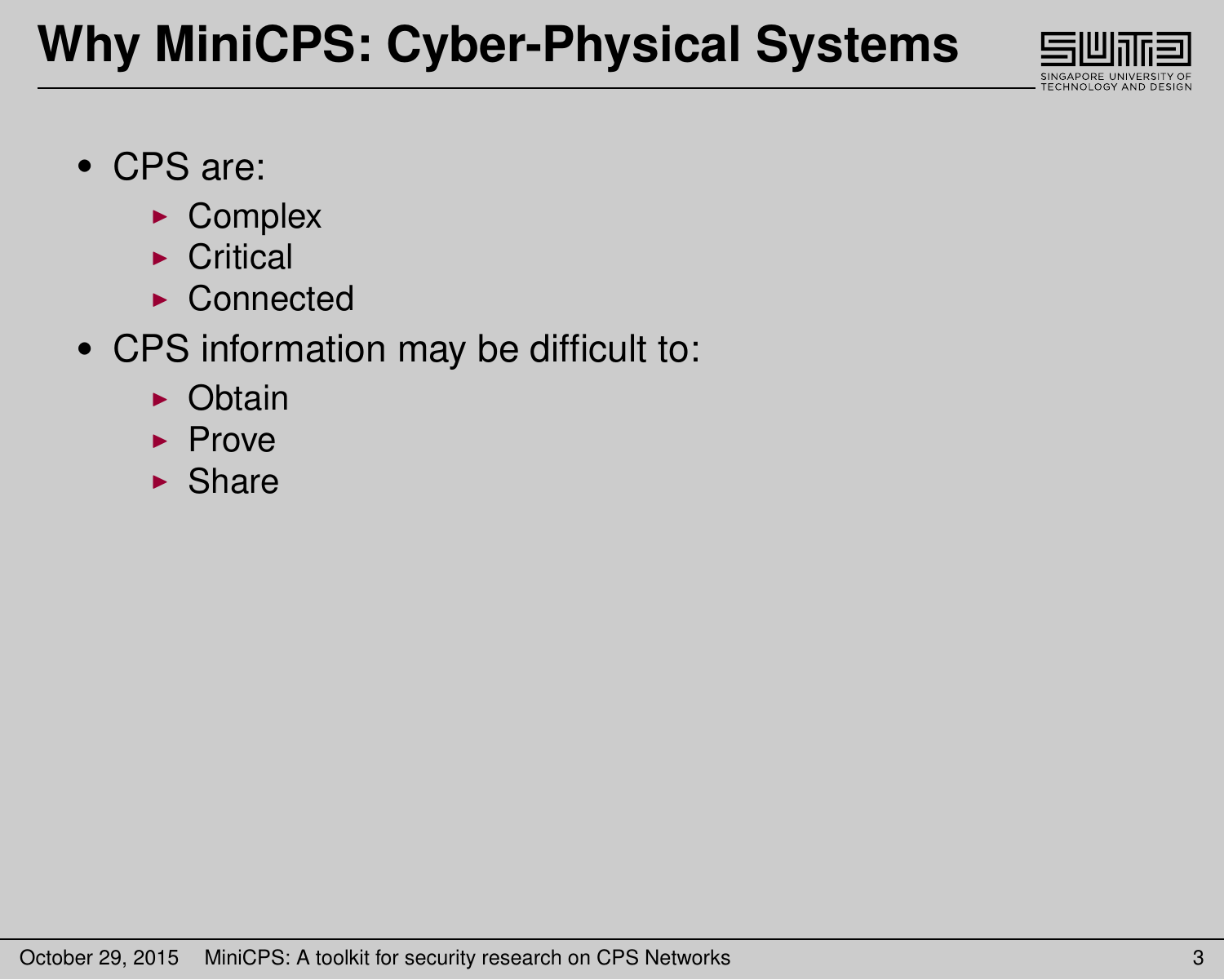

- CPS are:
	- $\triangleright$  Complex
	- $\triangleright$  Critical
	- $\triangleright$  Connected
- CPS information may be difficult to:
	- $\triangleright$  Obtain
	- $\blacktriangleright$  Prove
	- $\blacktriangleright$  Share
- CPS research requires different expertises:
	- $\blacktriangleright$  Electronics, Automation
	- ▶ Networking, Computer Science
	- $\blacktriangleright$  Physics...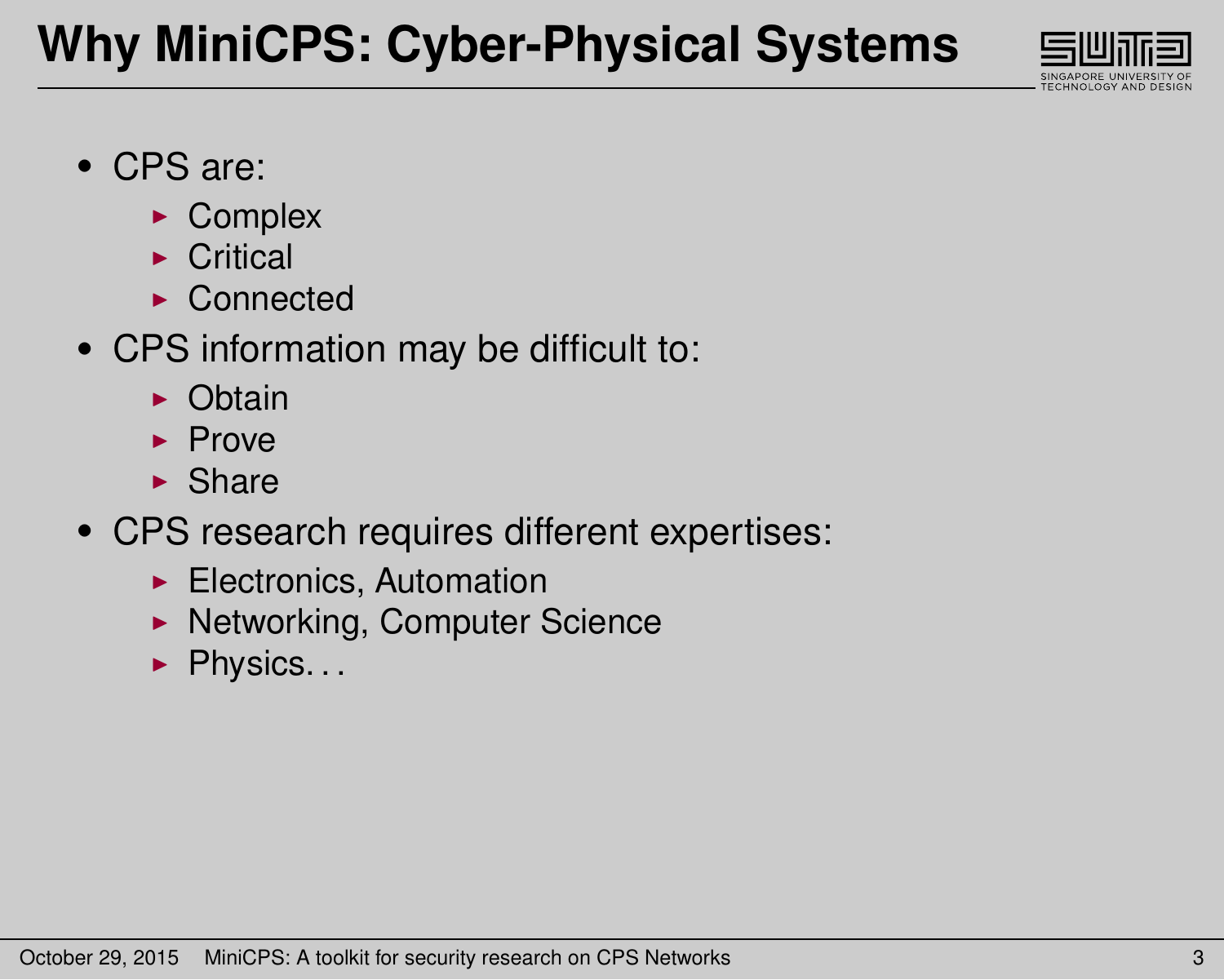## **Why MiniCPS: SWaT testbed**





- Pure Water: 5 US gallons/min, 6.0 − 7.0 pH, minimum conductivity of 10 µ*S*/*cm*<sup>3</sup>
- Recovered Water: 70% processed water, 50% dirty recirculation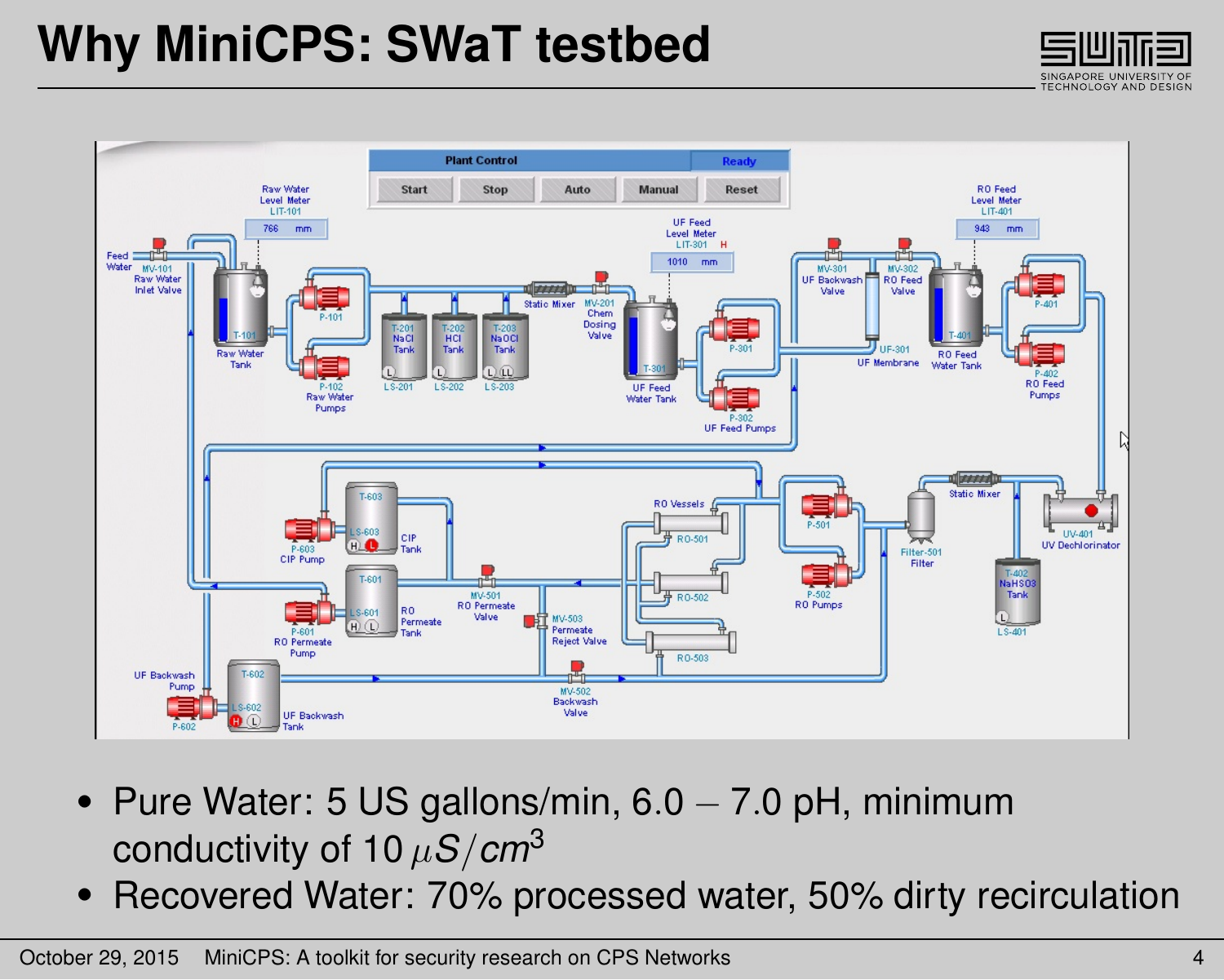## **Why MiniCPS: SWaT network**





- Wired and Wireless links.
- Ethernet/IP, Common Industrial Protocol.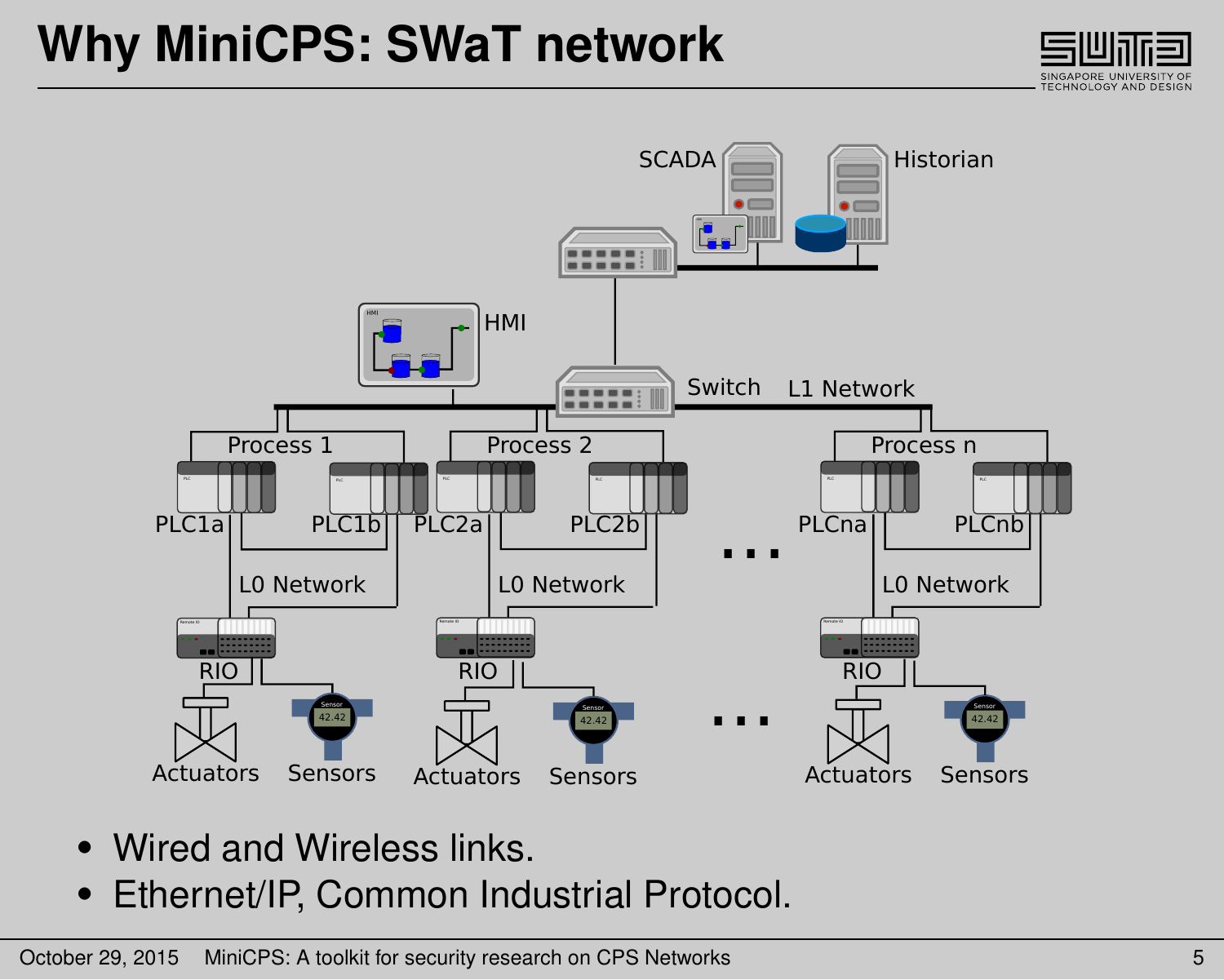

- Research Environment:
	- $\blacktriangleright$  Reproducible
	- $\blacktriangleright$  Extensible
	- $\blacktriangleright$  Shareable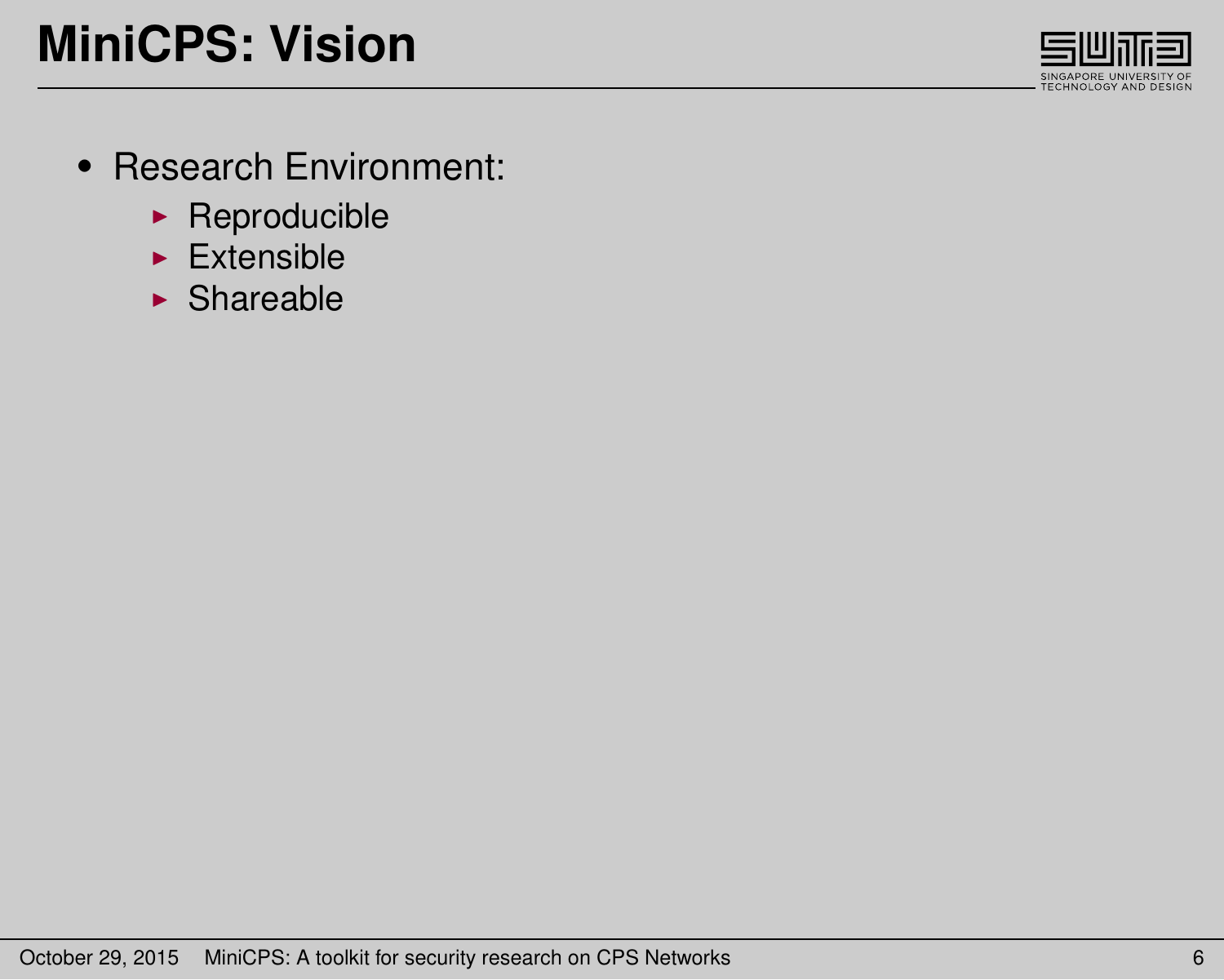

- Research Environment:
	- $\blacktriangleright$  Reproducible
	- $\blacktriangleright$  Extensible
	- $\blacktriangleright$  Shareable
- Targeted to Cyber-Physical Systems:
	- $\blacktriangleright$  Network communications
	- $\triangleright$  Control logic
	- $\blacktriangleright$  Physical layer interaction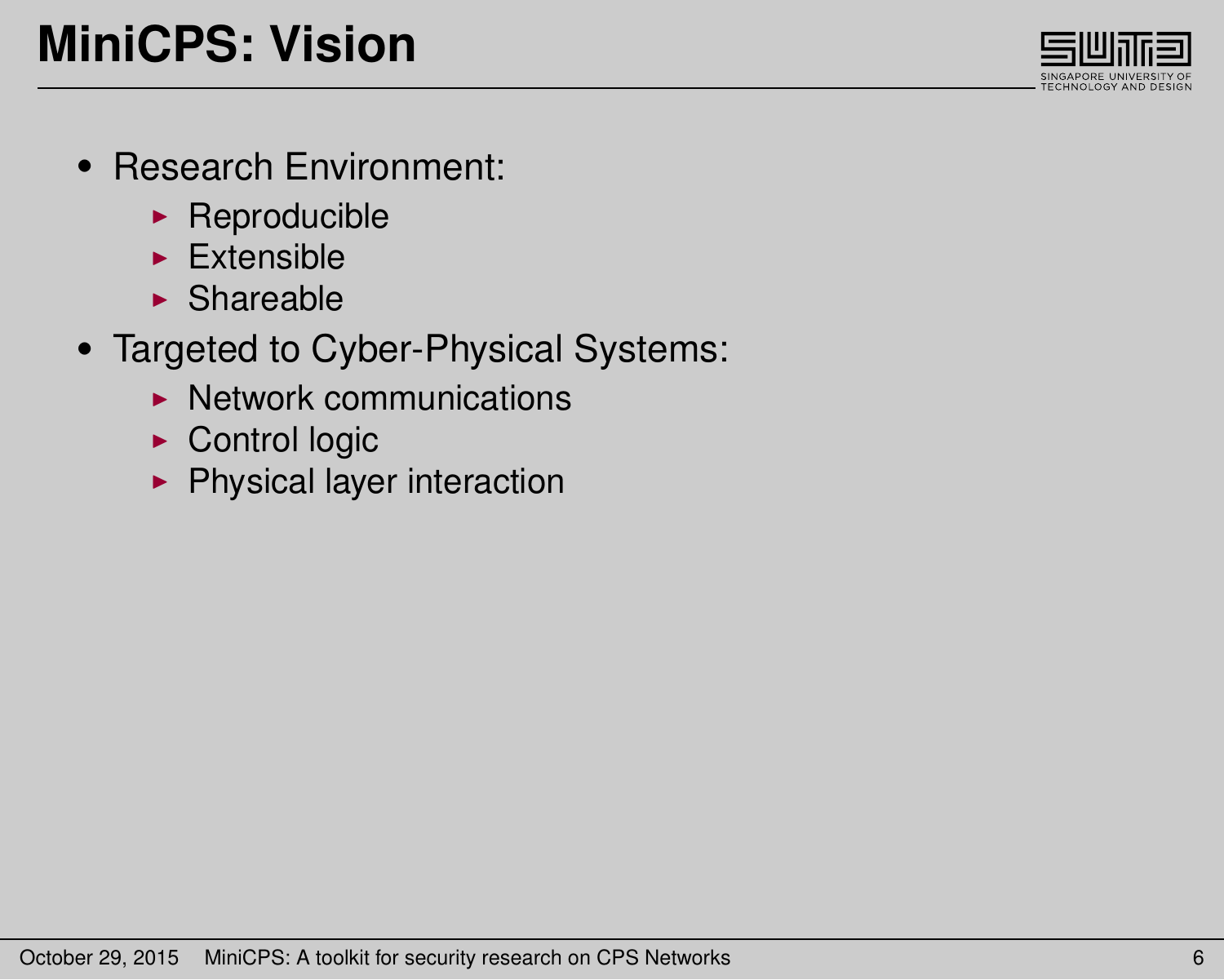# **MiniCPS: Vision**

- Research Environment:
	- $\blacktriangleright$  Reproducible
	- $\blacktriangleright$  Extensible
	- $\blacktriangleright$  Shareable
- Targeted to Cyber-Physical Systems:
	- $\blacktriangleright$  Network communications
	- $\triangleright$  Control logic
	- $\blacktriangleright$  Physical layer interaction
- Don't reinvent the wheels.
	- ▶ But: "*Stand on the Shoulders of Giants*"
	- $\blacktriangleright$  Eq: linux, python, mininet, git

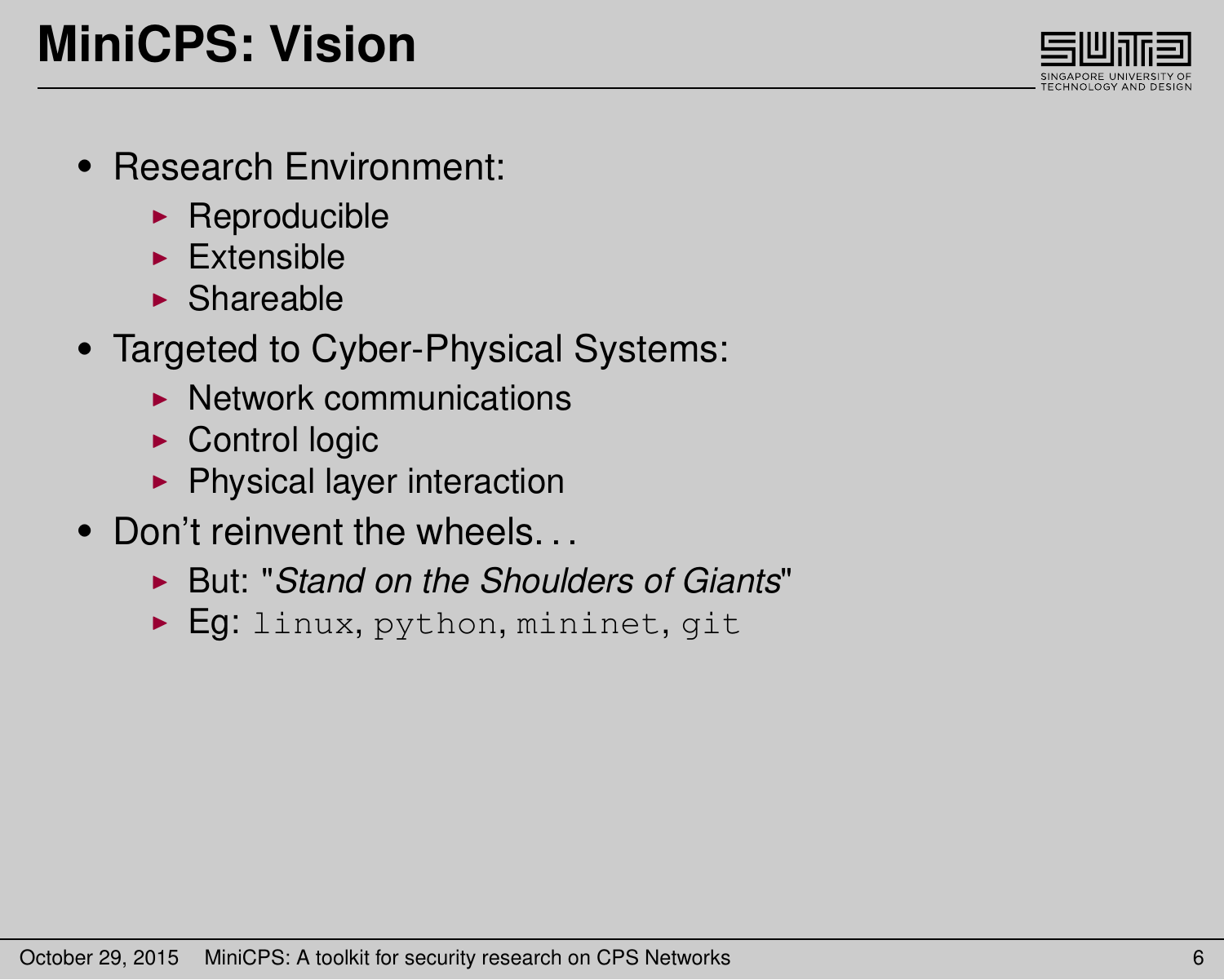



- (C)yber  $\rightarrow$  Network Emulator
- (P)hysical  $\rightarrow$  Process Simulation, State API
- (S) vstem  $\rightarrow$  Control Logic Simulation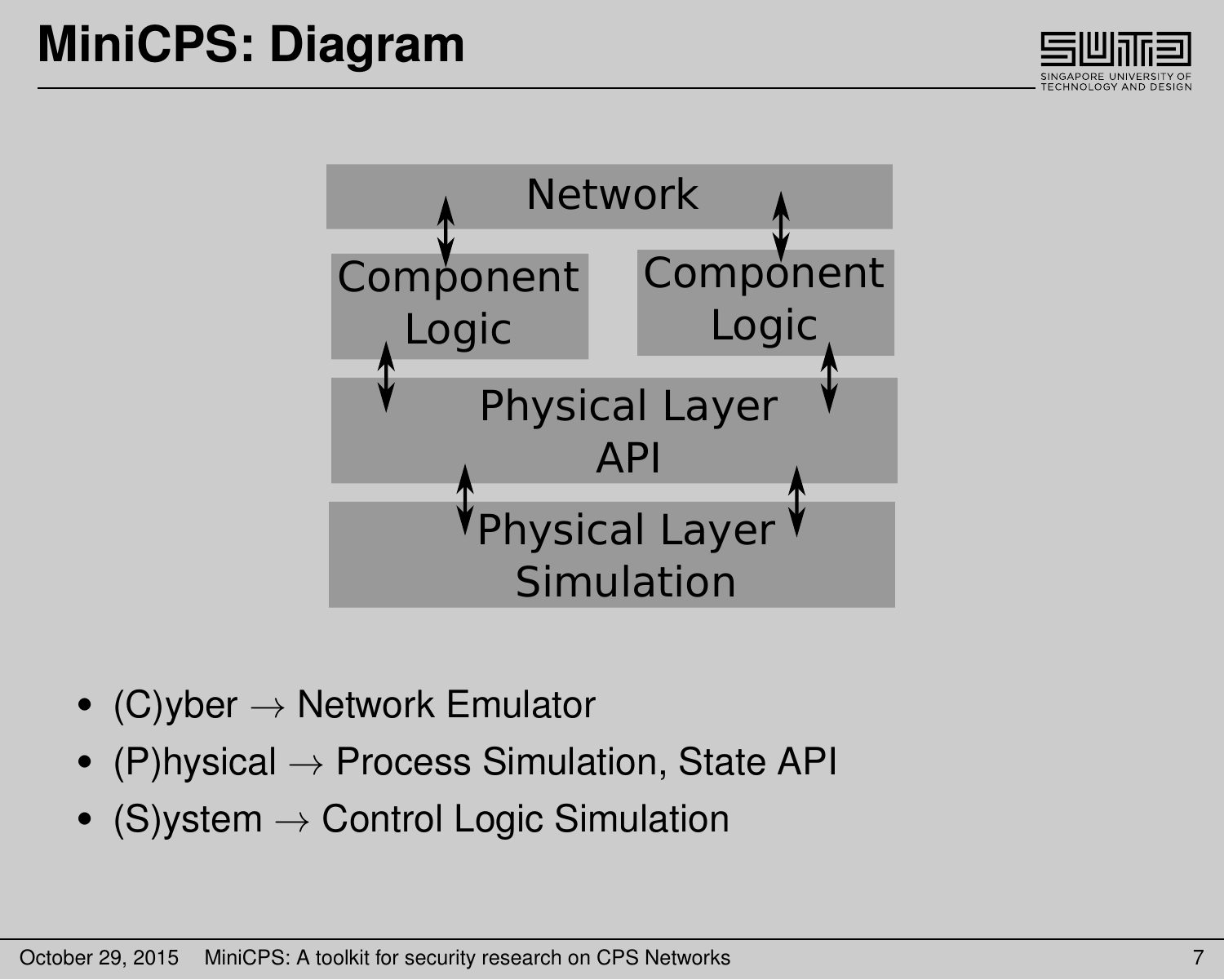



- Network-in-a-box emulator:
	- $\blacktriangleright$  Reproduce (complex) topologies
	- $\triangleright$  Generating real packets using real protocols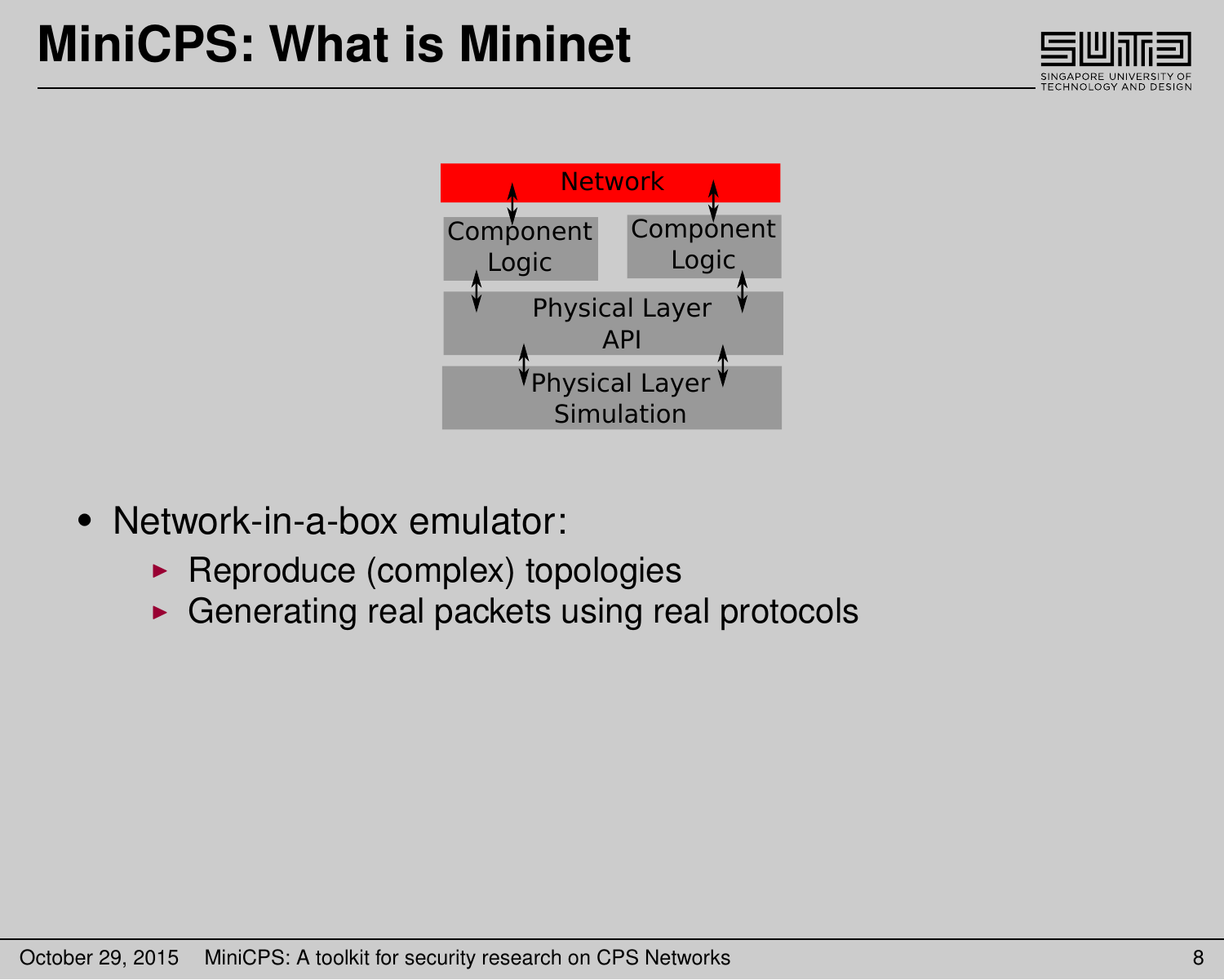



- Network-in-a-box emulator:
	- $\blacktriangleright$  Reproduce (complex) topologies
	- $\triangleright$  Generating real packets using real protocols
- One Linux kernel, multiple devices:
	- $\blacktriangleright$  Lightweight virtualization
	- ► Each device is a *container*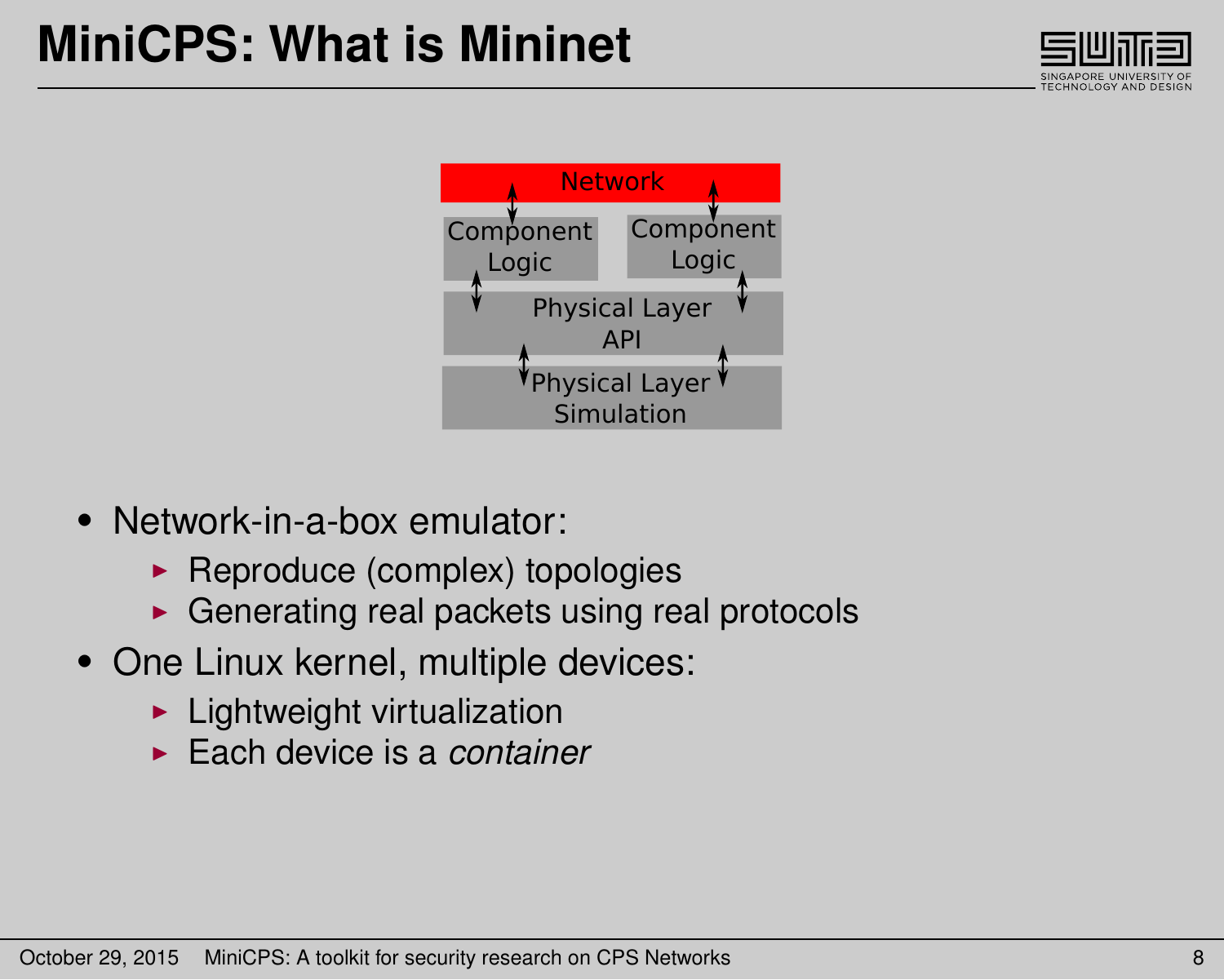



- Network-in-a-box emulator:
	- $\blacktriangleright$  Reproduce (complex) topologies
	- $\triangleright$  Generating real packets using real protocols
- One Linux kernel, multiple devices:
	- $\blacktriangleright$  Lightweight virtualization
	- ► Each device is a *container*
- SDN/OpenFlow development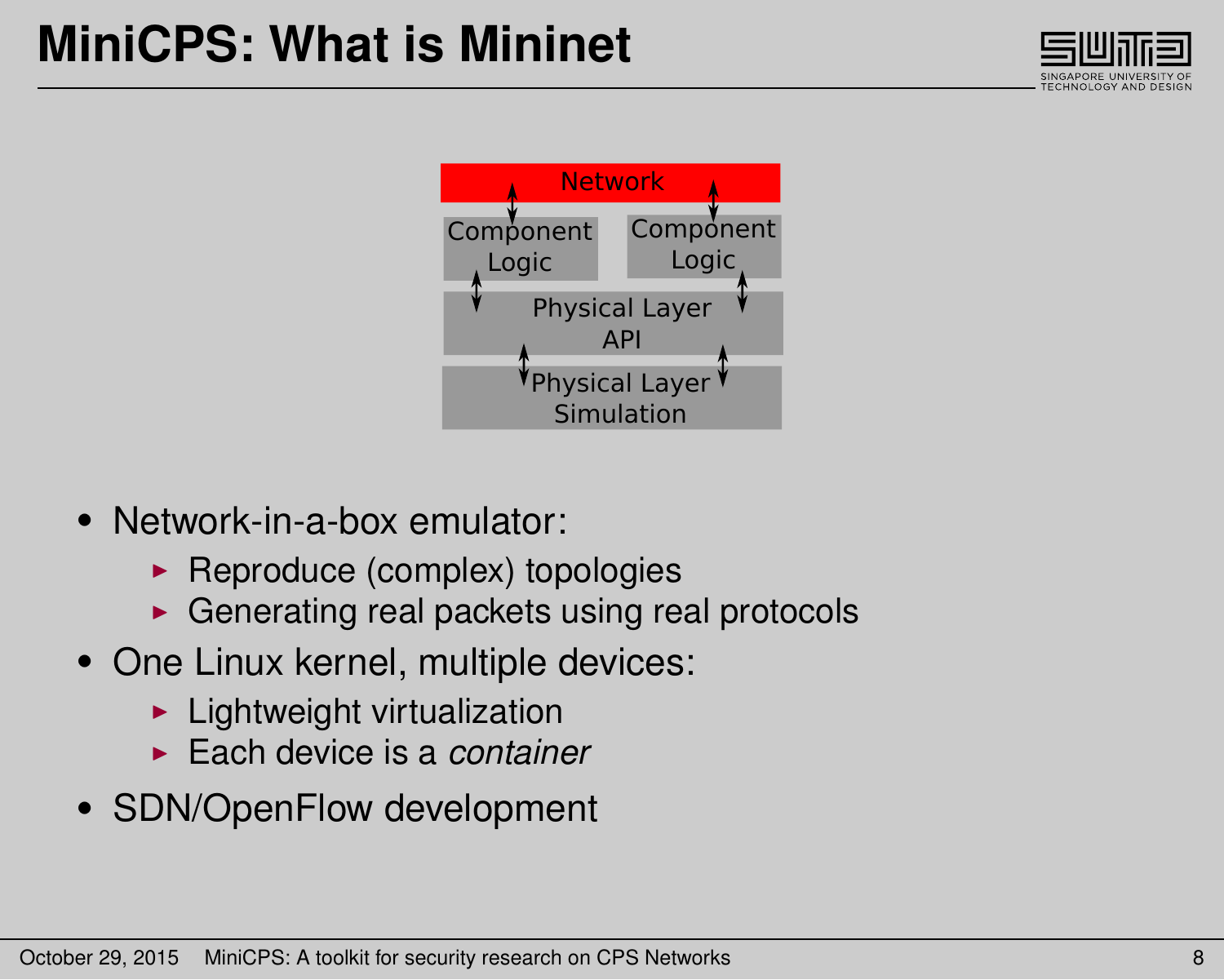



- Database to represent the (physical) state:
	- $\triangleright$  Abstract low-level details (SQL query)
	- $\triangleright$  Use high level semantic functions: get, set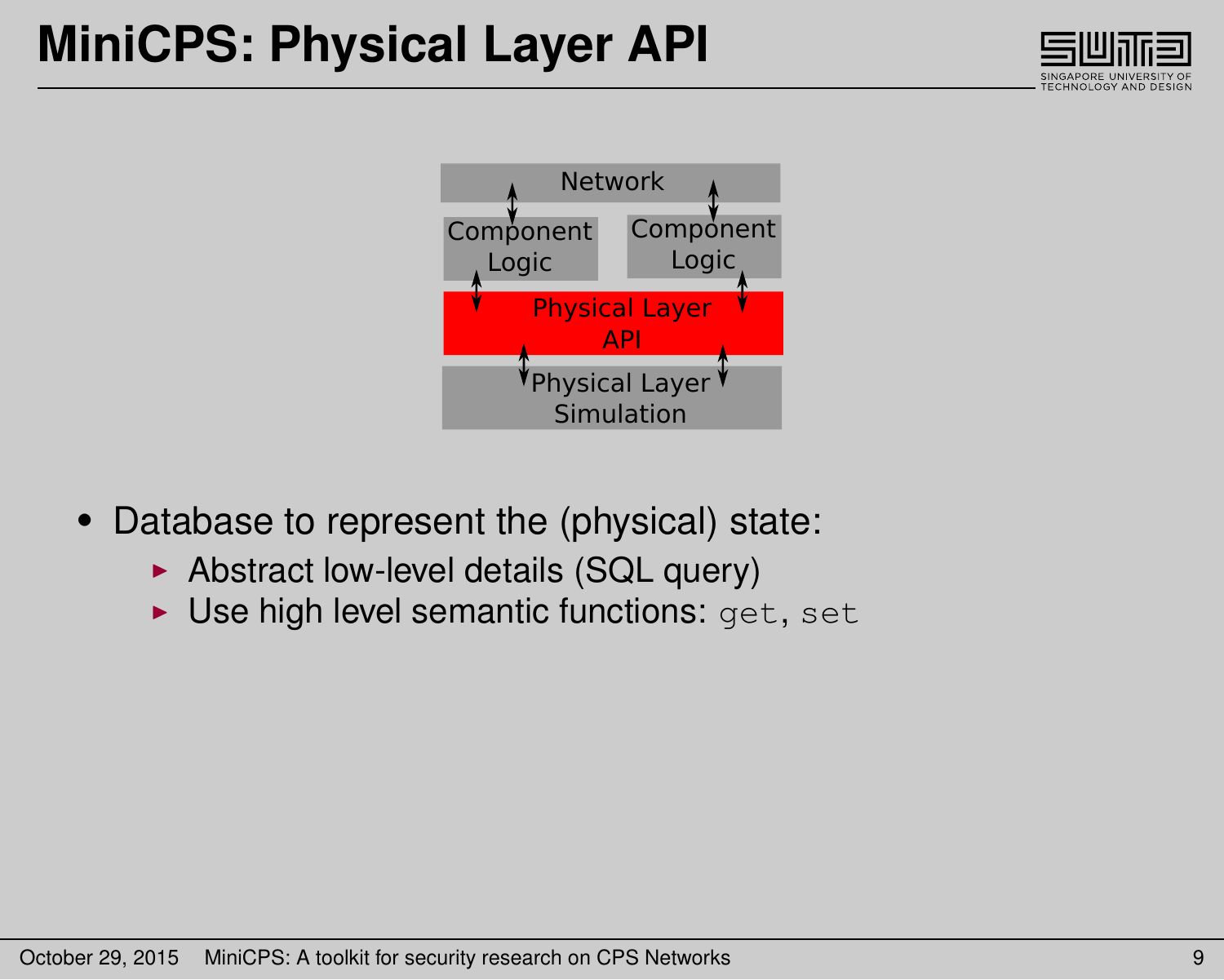



- Database to represent the (physical) state:
	- $\triangleright$  Abstract low-level details (SQL query)
	- $\triangleright$  Use high level semantic functions: get, set
- Compatibility layer:
	- $\blacktriangleright$  Programming Language agnostic
	- $\blacktriangleright$  Support different storage back-ends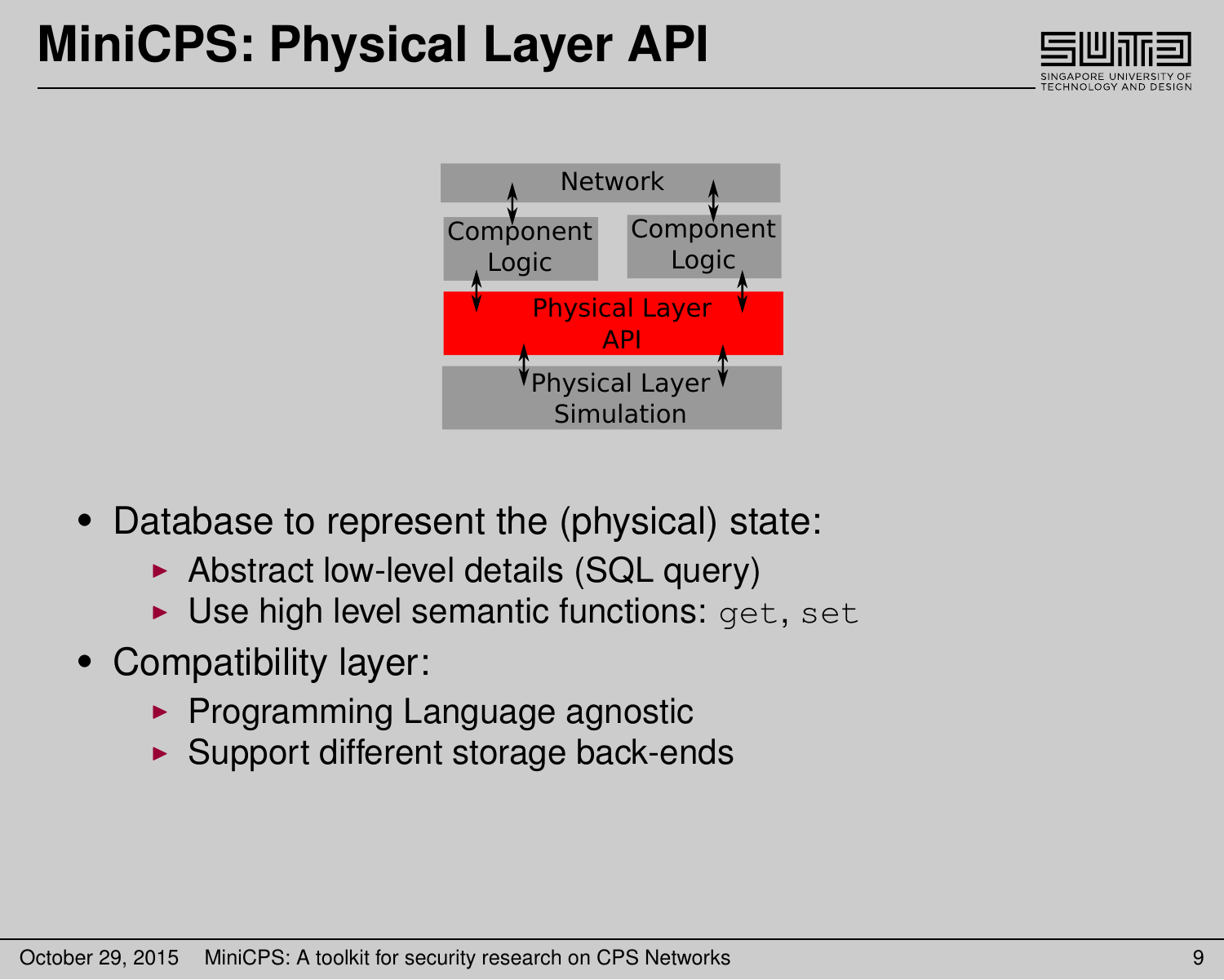



- Control strategy:
	- $\triangleright$  Sensors: level (LIT), flow (FIT)
	- Actuators: motorized valve (MV) and pump (P)
	- $\triangleright$  PLC1 takes decision with the aid of PLC2 and PLC3
	- $\blacktriangleright$  Physical process simulation updates the state
- Network:
	- $\blacktriangleright$  Realistic addresses (CIDR, MAC, ports)
	- $\blacktriangleright$  Replicate services: web-servers, ENIP client/server
	- ▶ Optional Attacker and SDN Controller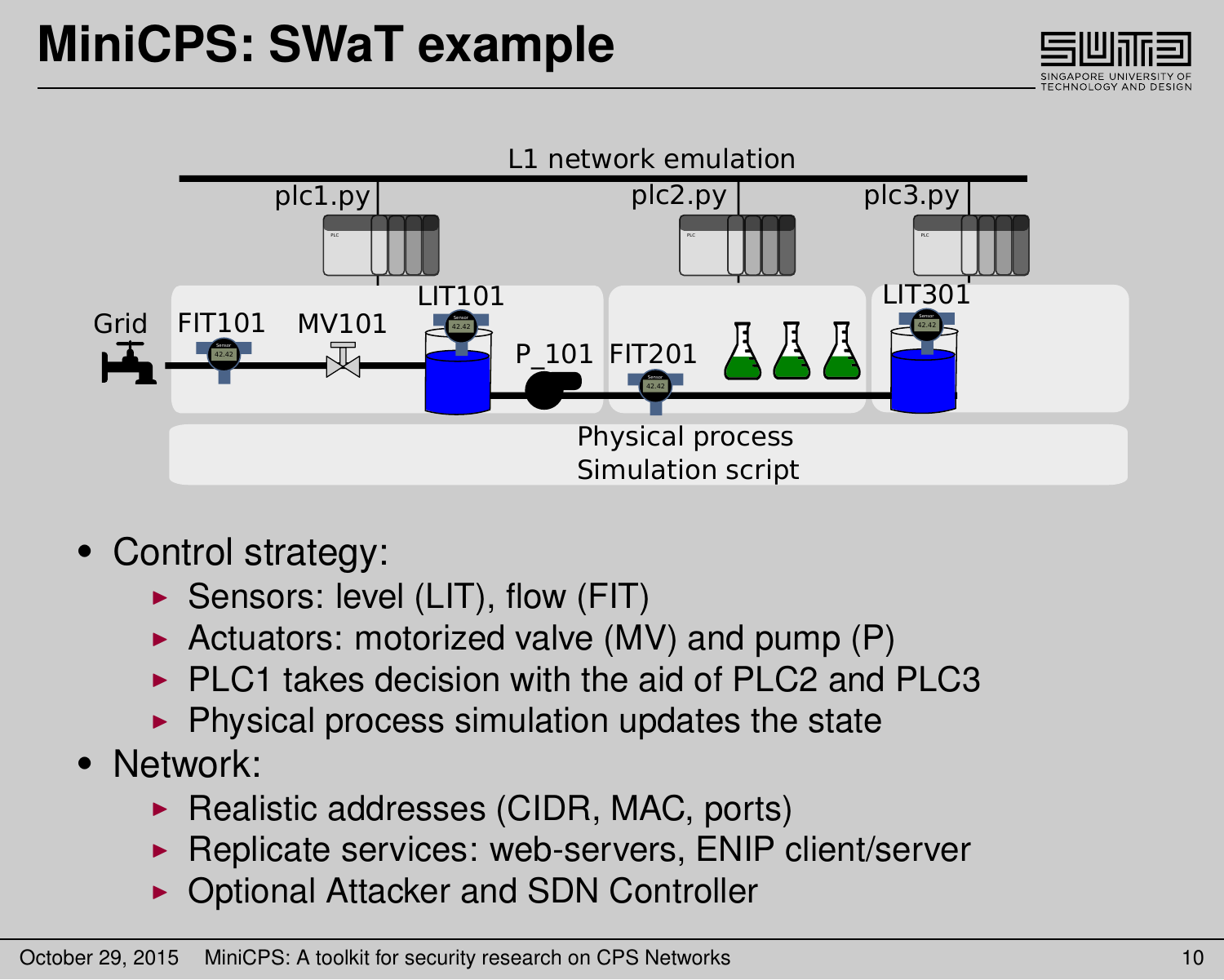#### **MiniCPS: SWaT example II**





- *Passive* and *Active* ARP poisoning MITM attacks
- *SDN Controller* for ARP poisoning Detection and Mitigation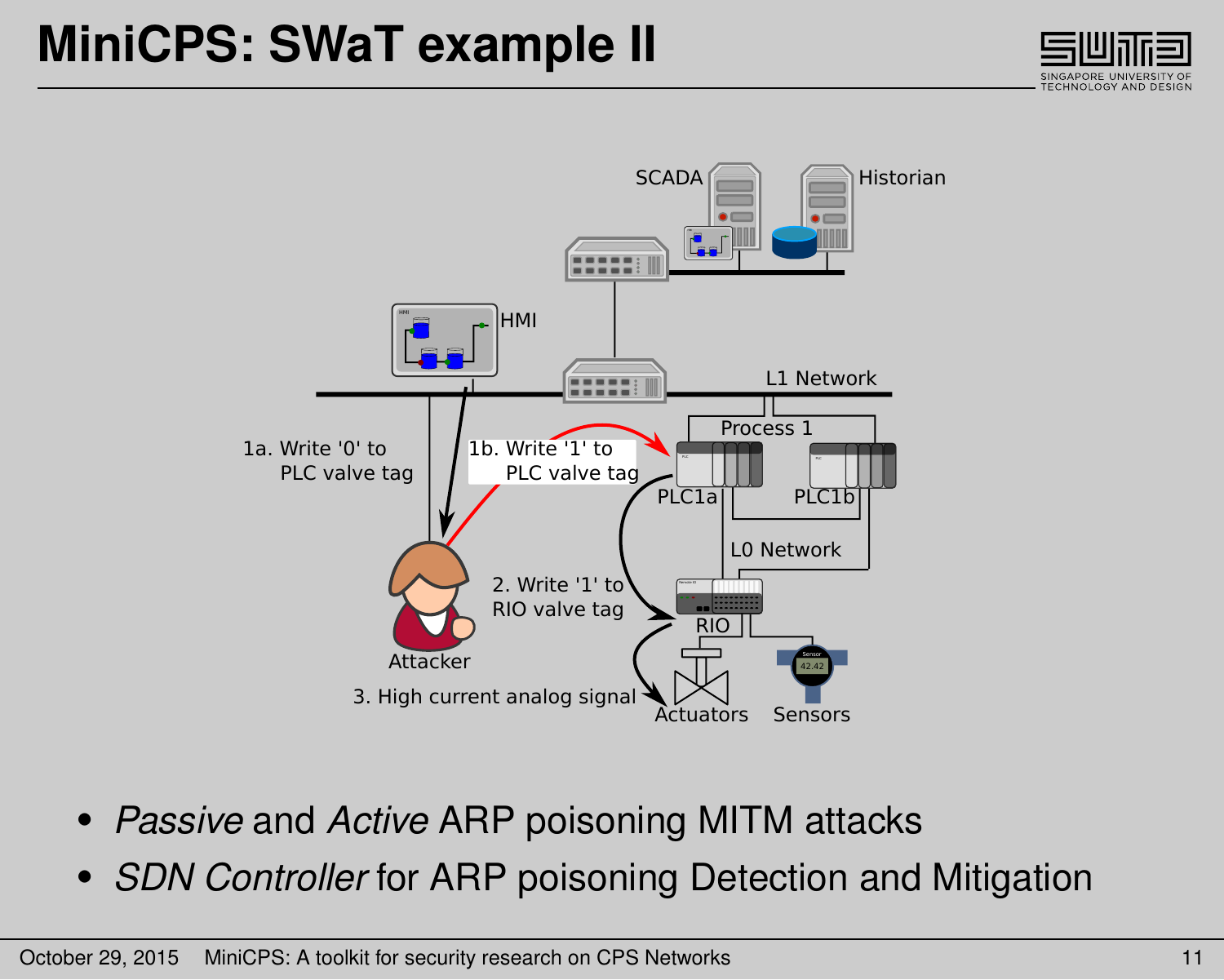- MiniCPS is a CPS research platform:
	- $\blacktriangleright$  Reproducible
	- $\blacktriangleright$  Extensible
	- $\blacktriangleright$  Shareable
- MiniCPS is used to investigate issues in real testbeds:
	- $\triangleright$  MITM attacks (ettercap)
	- $\blacktriangleright$  Ethernet/IP reverse-engineering ( $scav$ )
	- $\triangleright$  SDN controllers development (pox)